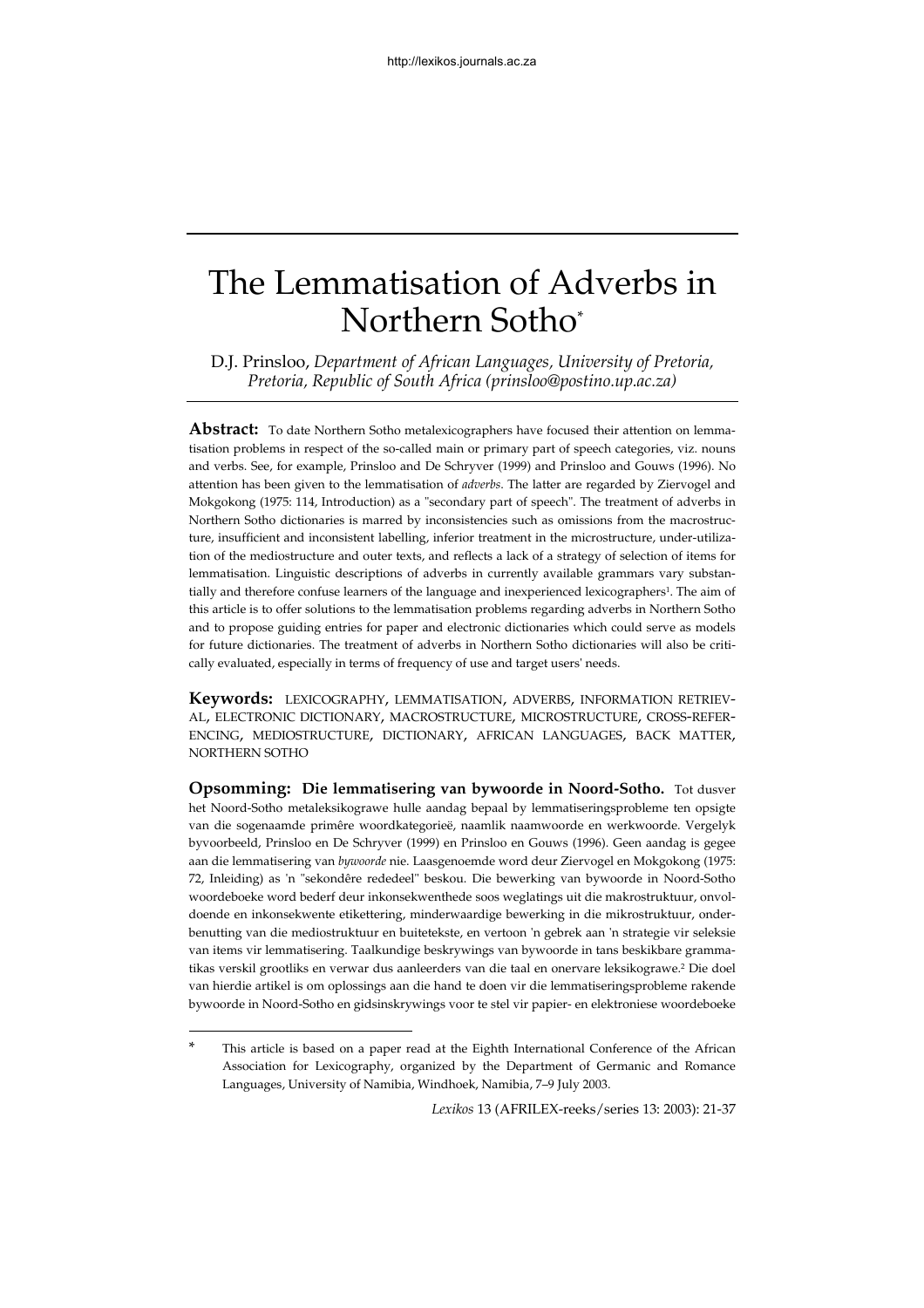wat as modelle vir toekomstige woordeboeke kan dien. Die bewerking van bywoorde in Noord-Sotho woordeboeke sal ook krities geëvalueer word, veral ten opsigte van gebruiksfrekwensie en teikengebruikers se behoeftes.

**Sleutelwoorde:** LEKSIKOGRAFIE, LEMMATISERING, BYWOORDE, INLIGTINGSONT-SLUITING, ELEKTRONIESE WOORDEBOEK, MAKROSTRUKTUUR, MIKROSTRUKTUUR, KRUISVERWYSING, MEDIOSTRUKTUUR, WOORDEBOEK, AFRIKATALE, AGTERWERK, NOORD-SOTHO

## **Introduction**

According to Prinsloo and Gouws (1996: 103), the lexicographer is the mediator between theoretical linguistics and the everyday language user. In practical terms, this often means that the African-language lexicographer has to take great pains in lemmatising grammatically complex systems in a user-friendly way on the level of the target user. Typical examples are the lemmatisation of nouns, verbs, reflexives, adjectives and especially copulatives (cf. Prinsloo 2002). A dictionary should not primarily reflect the attitude of the lexicographer; it should rather be aimed at specific needs of a well-defined target user. It will be illustrated in terms of adverbs that lexicographers should strive to lemmatise adverbs in Northern Sotho in such a way that the whole spectrum of occurrences of adverbs is covered with maximum utilization of all lexicographic mechanisms at their disposal. The user-perspective, and especially the need for modern dictionaries to be user-friendly, has been prominent in lexicographic studies of the past decade (cf. Gouws and Prinsloo (1998), Hartmann and James (1998), Prinsloo and De Schryver (1999), Gouws (2000), etc.) and will be regarded as a given in this article. The South African situation moreover often demands dictionaries to be accessible to a wider user group than originally envisaged by the compiler. Lexicographers should therefore strive towards maximum poli-functionality of their dictionaries. Special attention should be given to the encoding needs of learners, in this case to the need to find enough information in dictionaries in order to actively use adverbs in speech and writing.

The aim of this article is to offer solutions to the lemmatisation problems regarding adverbs in Northern Sotho. It will also be attempted to show how macrostructural and microstructural strategies as well as the mediostructure can be maximally utilized in order to reach this objective. The different kinds of adverbs distinguished for Northern Sotho appear thousands of times in the Pretoria Sepedi Corpus. These enormous overall counts clearly indicate not only that they should be included as lemmas but also that an exhaustive treatment is required and/or justified especially for the encoding needs of inexperienced target users. Prerequisites will be to obtain an overall picture of the adverbial system and to find appropriate lemmatisation strategies for the different types of adverbs in Northern Sotho. The question is therefore what the lexicographer has to know about the adverb in Northern Sotho in order to em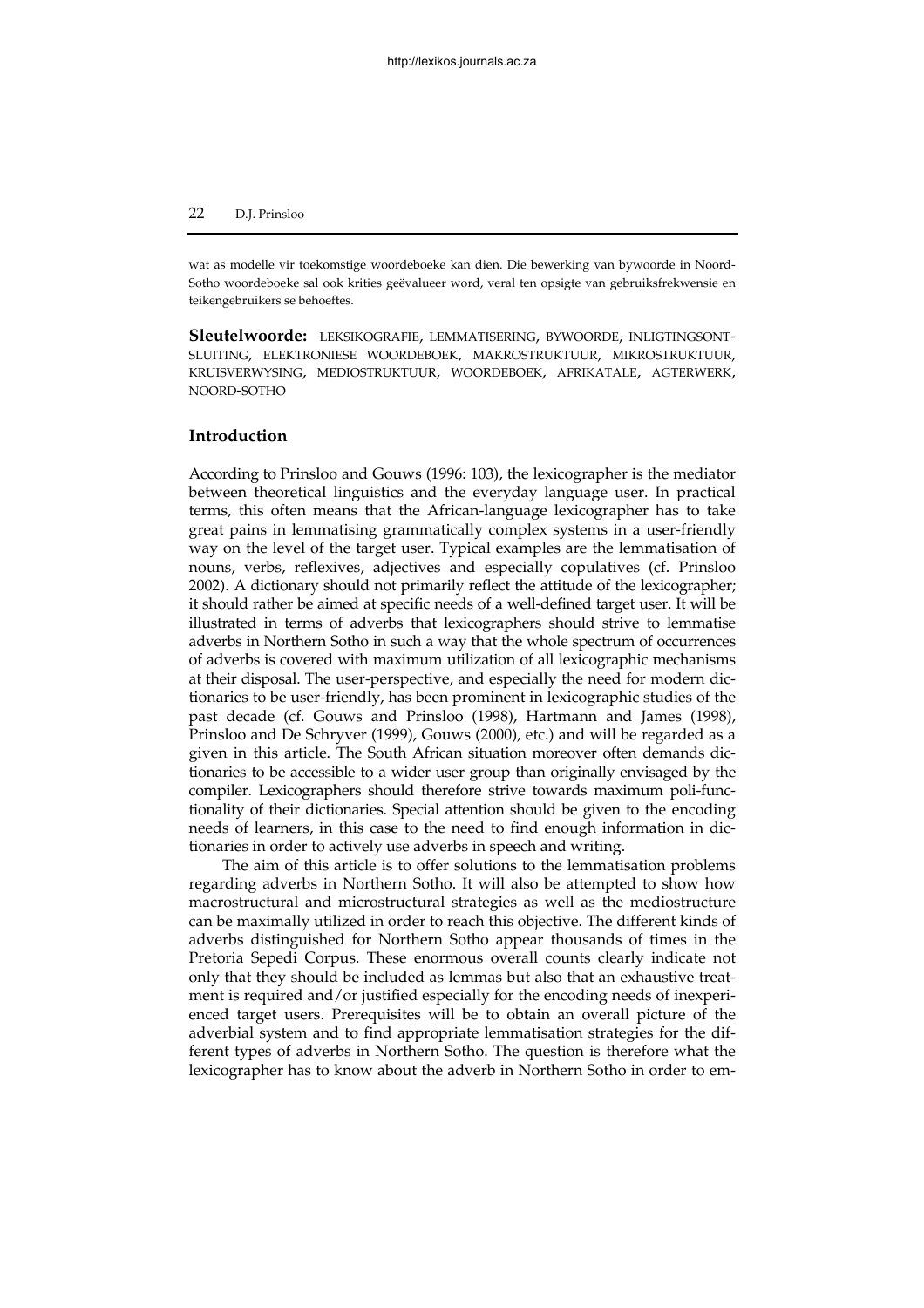bark on successful lexicographic treatment of adverbs and how to lemmatise them in a user-friendly way. It cannot be expected from him/her, however, to solve deeply-rooted theoretical differences between linguists on the approaches to the description of adverbs.

It will also be emphasized that in order to lemmatise adverbs successfully, the lexicographer should not hesitate to go beyond 'word boundaries'3 in the selection of lemmas. Lexical elements smaller than words, such as affixes, and lexical elements larger than words, such as adverbial phrases, should be considered for lemmatisation. Gouws (1989: 84) correctly emphasizes that the traditional focus on the word as representative of the lexicon should be shifted to lemmas representing the lexical items of the particular language.

Although general definitions of adverbs vary, they all formulate the core function of adverbs as describing or modifying a clause or action in terms of especially time, place and manner.

 An **adverb** is a word such as 'slowly', 'now', 'very', 'politically' or 'fortunately' which adds information about the action, event, or situation mentioned in a clause. (Sinclair 1995: 27)

 … a word used for describing a verb, an adjective, another adverb, or a whole sentence. Adverbs in English often consist of an adjective with '-ly' added, for example 'quickly', 'mainly', and 'cheerfully'. (Rundell 2002: 20)

 … to describe how, where, when or how often something happens … (Procter 1995: 20, textbox)

 Adverbs are words which qualify or describe verbs, adjectives and other adverbs in some or other way. (Van Wyk et al. 1992: 118)

 … adverbs describe the nature of the action in terms of *time*, *place* and *manner*. (Louwrens 1991: 26)

It could be argued that learners and prospective, inexperienced compilers find the description and treatment of adverbs in currently available dictionaries and grammars of Northern Sotho unsatisfying and even confusing.

Firstly, a wide range of terminology is used to refer to the different kinds of adverbs, viz. basic adverbs, genuine adverbs, common adverbs, secondary derivations, derived adverbs, adverbs that developed from other categories, adopted adverbs, descriptive adjuncts and pseudo-adverbs. With particular reference to adverbial phrases, the terms particles, prepositions and prefixes are used to describe the same kind of lexical elements, depending on the theoretical framework favoured by the author in question. On the one hand different terms such as *basic adverbs* and *genuine adverbs* are used to refer to the same type of adverb while on the other, a single term, for example *derived adverbs*, is used to refer to different types of adverbs by different compilers. The learner can also easily mistakenly assume adverbs derived from other categories, and adverbs developed from other categories to be the same type of adverbs. The latter, however, refers to adopted adverbs. Louwrens (1991) regards *ka*, *le*, *go*,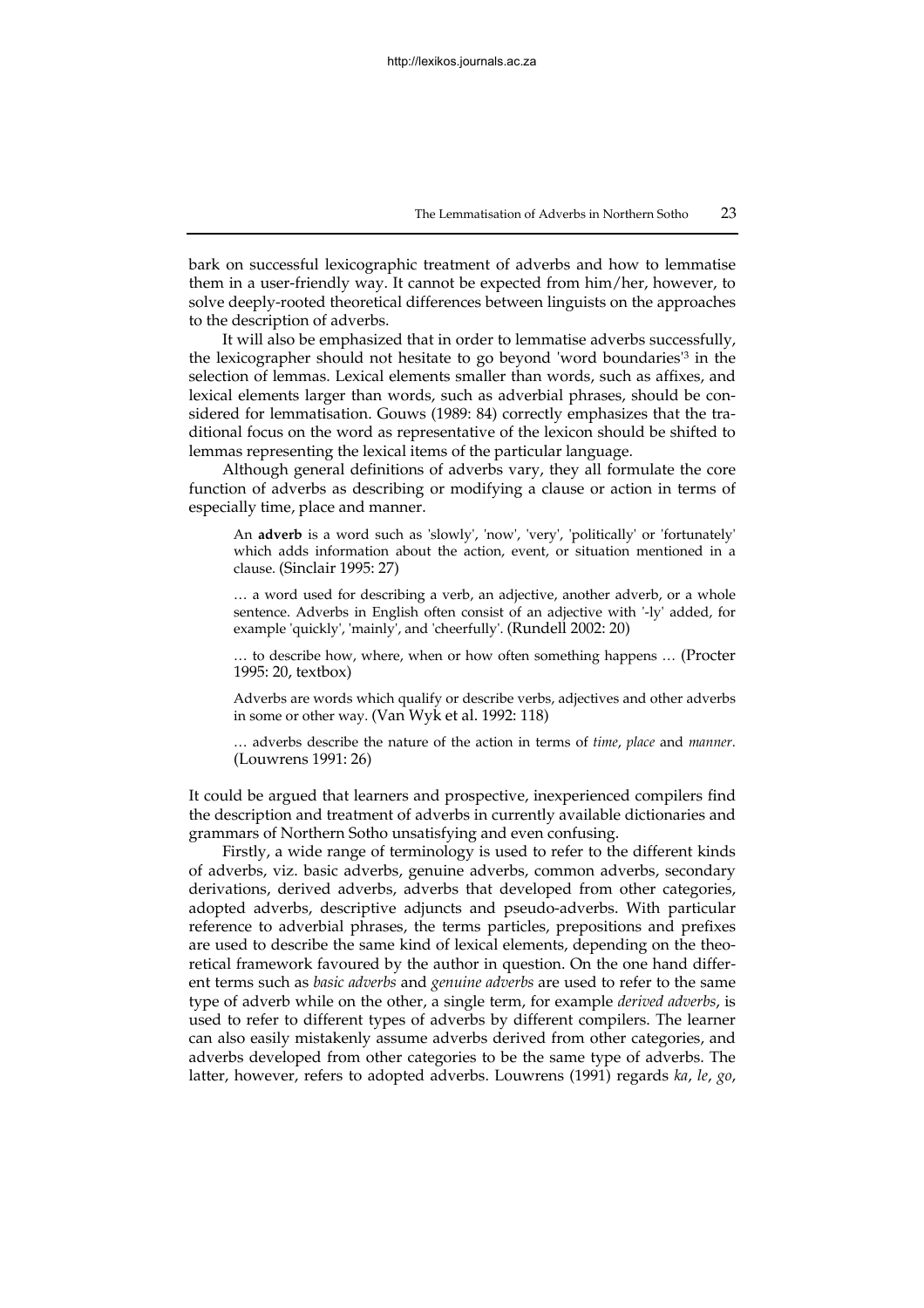etc. which introduce adverbial groups, as particles, but Poulos and Louwrens (1994) call them prefixes.

Secondly, Louwrens (1991: 26) says "it is preferable not to regard particle groups as adverbs …" but in Poulos and Louwrens (1994) these groups are indeed regarded as adverbs (see main and subcategories 1 to 6 in Table 2).

The potential confusion for the learner and the prospective lexicographer can also be illustrated by means of *kudu* 'mainly'. Lombard (1985: 166) says it is a basic adverb not related to any other word category. Poulos and Louwrens (1994: 341) agree and add that it is not derived from any other word category and that it has an inherent adverbial meaning. Ziervogel and Mokgokong (1975: 114, Introduction) refer to it as a noun which is a common adverb, and in the central text indicate the part of speech of *kudu* as adverb. Kriel and Van Wyk (1989) label it as a noun of class 9 and offer no treatment of its adverbial characteristics in the entire article of the lemma *kudu*. Van Wyk et al. (1992) and Lombard (1985) recognize 3 basic types of adverbs. Louwrens (1991) distinguishes the categories time, place and manner. Lombard (1985: 168) does not make provision for adverbs of place and says that the so-called adverbs of place are not adverbs. Van Wyk et al. (1992) only say adverbs qualify "in some or other way". Louwrens (1991: 26), in contrast to Lombard (1985) and Van Wyk et al. (1992), does not categorise adverbs in terms of basic, derived and adopted.4 Poulos and Louwrens (1994) describe adverbs in terms of their derivations and distinguish not less than 9 main categories and up to 17 subcategories. Ziervogel and Mokgokong (1975), in contrast to the other linguists, disregard the category "basic adverb". In fact they describe the nature of adverbs in a rather clumsy way. A dead reference in respect of the final category *ga-* adds to the user's predicament since vital information required to complete the paradigm cannot be retrieved at this point.

 Other parts of speech are used as adverbs, or adverbs may be formed by affixing prefixes or suffixes to other parts of speech. Nouns are often used unchanged as adverbs. … secondary derivations with the secondary formatives ka-, le-, ga-, gomay also be regarded as adverbs. … Adverbs, usually those of quality, are derived from adjective and relative stems by means of ga-. (Ziervogel and Mokgokong 1975: 114-115, Introduction)

Such inconsistencies, whether justified or not, have a negative effect on the learner's and/or user's information retrieval efforts. The issue here is not the validity of their views — criticism on linguistic grounds lies beyond the scope of this article. Furthermore, one should also accept that the adverb can be described from more than one angle and that progressive linguists have the academic right to change their minds. The concern lies with the learner who tries to master the nature and use of adverbs in Northern Sotho and with the lexicographer in his/her role as mediator who finds it difficult to obtain a comprehensive overview of the adverb in order to treat it satisfactorily on the macrostructural and microstructural levels in dictionaries.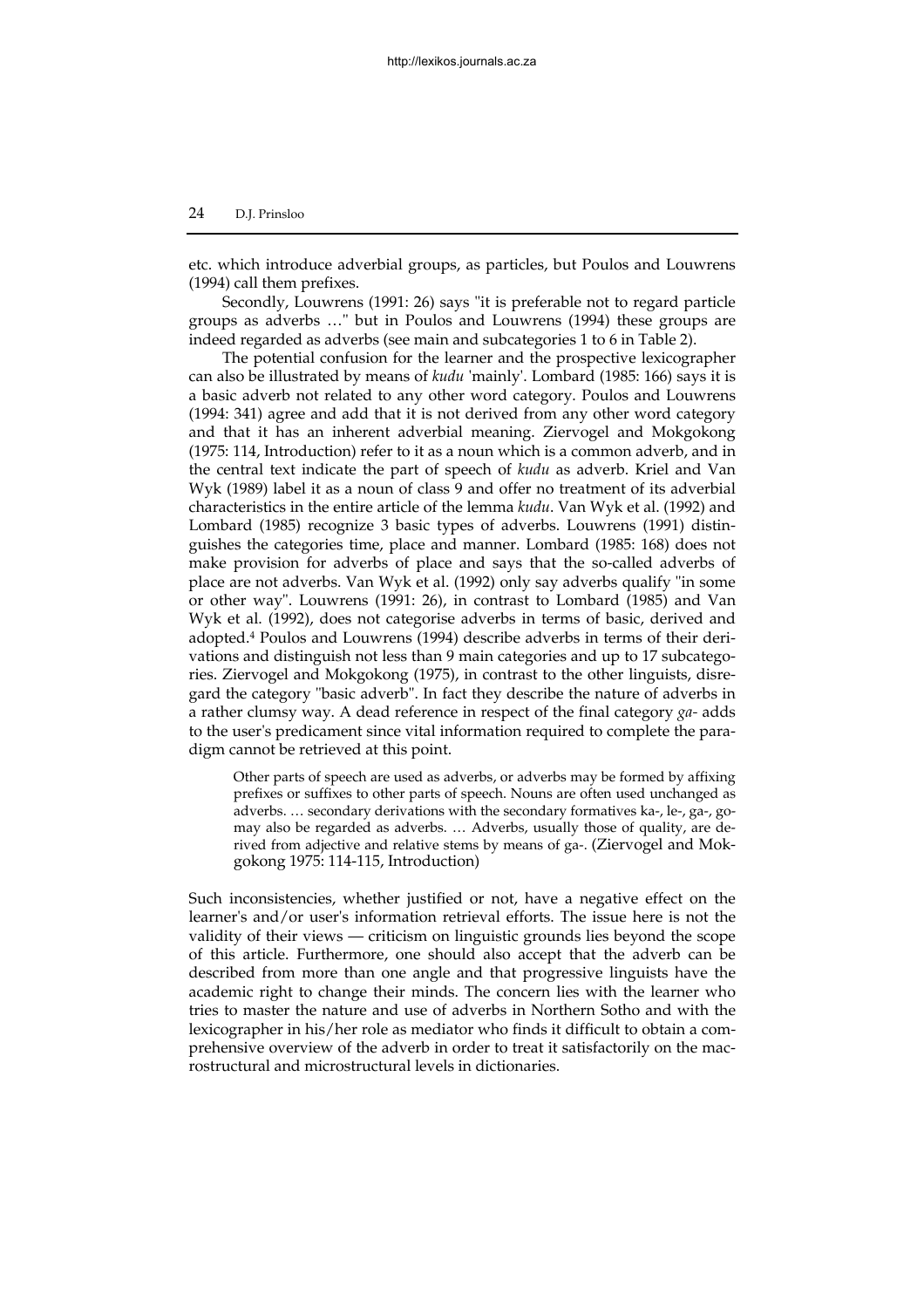Thirdly, a single glance at the treatment of adverbs in Northern Sotho dictionaries reveals far too many inconsistencies and errors. Kriel (1983) includes the lemma *ga(n)nyane* which means that the lemma could either be *ganyane* or *gannyane*. This lemma is placed in the wrong alphabetical position for either *ganyane* or *gannyane*. There is also another treated lemma *gannyane*, again in an incorrect alphabetical position. He gives *ga n'.nyane* as comment on form of *ga(n)nyane* but *ga nya.ne* as comment on form for *gannyane*. Kriel (1950) is inconsistent in respect of circumflexes and POS indication regarding adverbs. As an example of the latter, he labels *gatee* 'once' and *gararo* 'three times' as adverbs but not *gabedi* 'twice'. Ziervogel and Mokgokong (1975) lemmatise the question particles *afa*, *na* and *naa* but indicate the POS of *afa* as adverb. Incorrect alphabetical sorting of lemmas is a common problem in Kriel and Van Wyk (1989), e.g. for *gakale*, compare De Schryver and Lepota (2001, Note 6). Missing punctuation, for example a question mark at *gakakang*, and typing errors such as *by.* instead of *byw.* at *gakalo* are unfortunate. In the latter case the user can interpret the incorrectly spelt label as a translation equivalent, he/she may incorrectly conclude that *gakalo* means *by* 'at' instead of 'so many'.

#### **Form and meaning of adverbs in Northern Sotho**

A prerequisite to successful lemmatisation strategies for and treatment of adverbs, is a thorough understanding of the nature of adverbs in Northern Sotho. Poulos and Louwrens (1994: 328) say:

 The analysis of the adverb can be approached in different ways. One could, for example, classify adverbs according to whether they express the concepts of time, place, manner, etc. Or one could describe them in terms of their derivation, that is, in terms of the prefixes and/or suffixes that are used.

Louwrens (1991: 26) says "adverbs describe the nature of the action in terms of *time*, *place* and *manner*" and gives the following examples.

- *Adverbs of time:* Pula e nele *maabane* It rained yesterday
- *Adverbs of place:* Ba dutše *moriting* They are sitting in the shade
- *Adverbs of manner:* Masogana a ja *kudu* The young men eat a lot

Van Wyk et al. (1992: 118) distinguish three types of adverbs namely basic adverbs, derived adverbs and adverbs that have been adopted from other word categories.

- *Basic adverbs* refer to words that are not derived from other words or stems and solely function as adverbs. Examples include *ruri* 'really', *kudu* 'much, a lot', *bjale* 'now', *bjalo* 'like that', *kae?* 'where?', and *neng?* 'when?'.
- *Derived adverbs* are derivations by means of the prefix *ga-*, from nouns and adjectives, e.g. *gabotse* 'well', *gatee* 'once', *gabohloko* 'painful', *gašoro* 'cruelly', etc.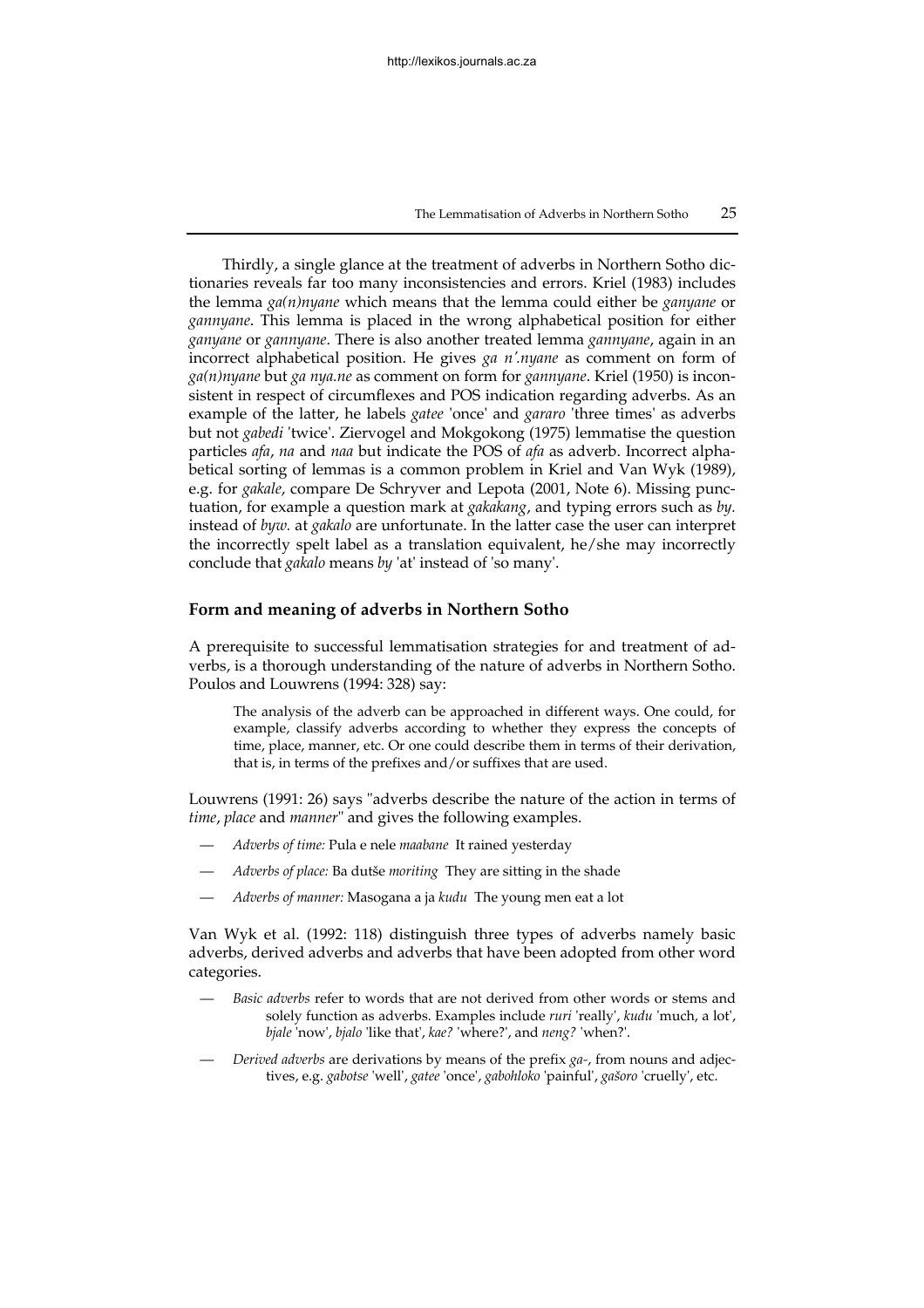— *Adopted adverbs* are words, such as nouns, which are overwhelmingly or even exclusively used as adverbs such as *maabane* 'yesterday', *bošego* 'at night', *godimo* 'above', *Tshwane* 'Pretoria', etc.

In addition to their discussion in terms of basic adverbs, derived adverbs and adopted adverbs, Van Wyk et al. (1992: 121) also mention that particle groups, such as *ka mehla* 'always', *le gatee* 'not at all', "often function as adverbs".

Poulos and Louwrens (1994: 328) describe adverbs "according to the way in which they are formed". They distinguish 9 categories, viz. adverbs formed by using the prefixes *ka-* (instrumental) (7 subcategories), *le-* (associative) (2 subcategories), *go-* (locative), *ga-* (locative), *mo-* (locative), *kua-* (locative), the suffix *-ng* (locative), the prefix *ga-* (adverbial) and word categories which may function as adverbs (without the addition of any prefixes or suffixes) (8 subcategories).

The nature of the description (time, place and manner), the 3 basic types of adverbs (basic, derived, adopted and particle groups) and the way in which they are formed will now be interlinked in two ways in Tables 1 and 2. Table 1 interlinks the categories of time, place and manner with the three basic types of adverbs that occur in Northern Sotho, and with the way in which they are formed. Table 2 is based upon the way in which adverbs are formed, thus reflecting the viewpoint of Poulos and Louwrens (1994), and interlinked with the three basic types of adverbs as well as with the categories time, place and manner.

In this way the viewpoints of all the above-mentioned authors as well as most of their examples are catered for.5 The purpose of the compilation of Tables 1 and 2 is threefold. Firstly, either or both of these tables can assist the lexicographer in obtaining a comprehensive overview of the adverb in Northern Sotho. Secondly, these tables can be used in the back matter of a paper dictionary, or, thirdly, in pop-up information boxes in an electronic dictionary. It is for the lexicographer to decide whether he/she prefers to base the back matter entry (entries) and pop-up box(es) on say, Table 1 or Table 2 or both, or whether to use these tables as they are or to adapt them to the level of the target user of the dictionary.

| Time              | Place                     | Manner           |
|-------------------|---------------------------|------------------|
| bošego 'at night' | ka toropong 'in town'     | kudu 'very much' |
| <b>ADOPTED</b>    | <b>GROUP</b>              | <b>BASIC</b>     |
| $P&L-9(v)$        | $P&L-1(vi)$               | $P&L-9(vii)$     |
| neng? 'when?'     | Go Madika 'to Madika'     | gagolo 'mainly'  |
| <b>BASIC</b>      | <b>GROUP</b>              | <b>DERIVED</b>   |
| $P&L-9(vii)$      | $P&L-3$                   | $P&L-8$          |
| lehono 'today'    | Ga Madika 'to/at Madika's | ruri 'really'    |
|                   | place'                    |                  |
| <b>ADOPTED</b>    | <b>GROUP</b>              | <b>BASIC</b>     |
| $P&L-9(v)$        | $P&L-4$                   | $P&L-9(vii)$     |

**Table 1:** Time, place and manner linked to basic types of adverbs and the way in which they are formed (P&L = Poulos and Louwrens 1994)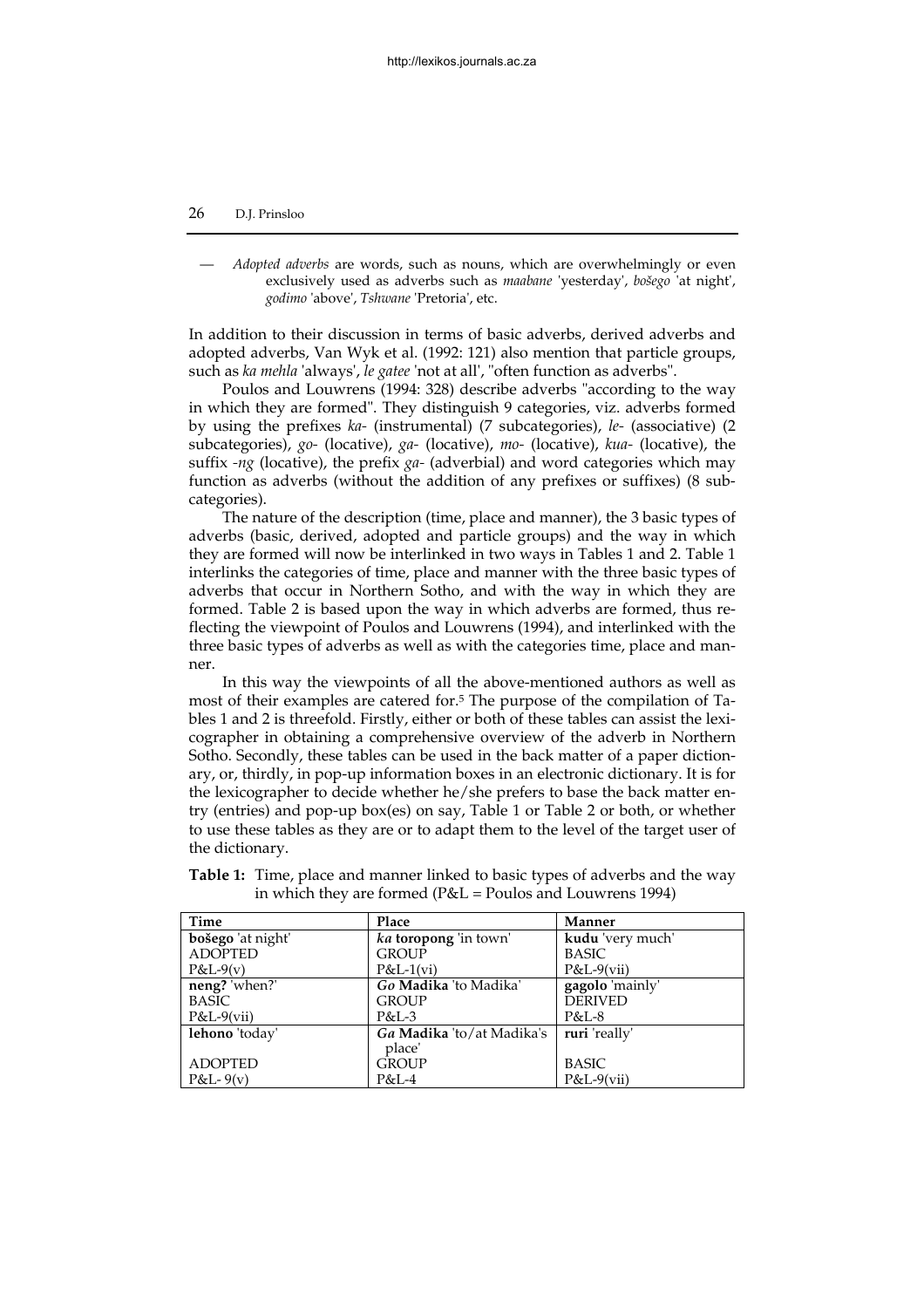| ka Labobedi 'on Tuesday' | mo tafoleng 'on the table' | ka sefatanaga/lerato 'with     |
|--------------------------|----------------------------|--------------------------------|
|                          |                            | or by means of a car/love'     |
| <b>GROUP</b>             | <b>GROUP</b>               | <b>GROUP</b>                   |
| $P&L-1(iv)$              | $P&L-5$                    | $P&L-1(i)$ , (ii) and (vii)    |
| ka letšatši 'per day'    | kua Amerika 'over there    | ka ga molato wo 'about         |
|                          | (far away) in America'     | this problem'                  |
| <b>GROUP</b>             | <b>GROUP</b>               | <b>GROUP</b>                   |
| $P&L-1(iv)$              | $P&L-6$                    | $P&L-1(iii)$                   |
| maabane 'yesterday'      | toropong 'in/at the town'  | ka fao 'because'               |
| <b>ADOPTED</b>           | <b>DERIVED</b>             | <b>GROUP</b>                   |
| $P&L-9(v)$               | $P&L-7$                    | $P&L-1(v)$                     |
| nkgapela 'shortly'       | godimo 'above'             | le Tate 'together with father, |
|                          |                            | to father'                     |
| <b>ADOPTED</b>           | <b>ADOPTED</b>             | <b>GROUP</b>                   |
| $P&L-9(v)$               | $P&L-9(iii);$              | $P&L-2(i)$ and $(ii)$          |

Thus, for example, *kudu* in Table 1 is a basic adverb of manner belonging to the subcategory (vii) "basic, non-derived adverbs with an inherent adverbial meaning" within the main category 9 "word categories which may function as adverbs without the addition of any prefixes or suffixes" of Poulos and Louwrens (1994).

**Table 2:** The way in which adverbs are formed, linked to the basic types of adverbs and the categories time, place and manner (P&L = Poulos and Louwrens 1994)

|                | P&L The way in which adverbs are formed |                                             |                              |  |  |  |
|----------------|-----------------------------------------|---------------------------------------------|------------------------------|--|--|--|
| $\mathbf{1}$   | Adverbs formed by using                 | (i) by means of                             | $(ii)$ 'with'                |  |  |  |
|                | the prefix ka- (instrumen-              | ka sefatanaga 'by car'                      | ka thipa 'with a knife'      |  |  |  |
|                | tal)                                    | <b>GROUP: MANNER</b>                        | <b>GROUP: MANNER</b>         |  |  |  |
|                |                                         | (iii) 'about'                               | $(iv)$ Time                  |  |  |  |
|                |                                         | ka ga molato wo 'about                      | ka Labobedi 'on Tuesday'     |  |  |  |
|                |                                         | this problem'                               |                              |  |  |  |
|                |                                         | <b>GROUP: MANNER</b>                        | <b>GROUP: TIME</b>           |  |  |  |
|                |                                         | (v) because of, on ac-                      | (vi) Place                   |  |  |  |
|                |                                         | count of                                    |                              |  |  |  |
|                |                                         | ka fao 'because'<br>ka toropong 'in town'   |                              |  |  |  |
|                |                                         | <b>GROUP: PLACE</b><br><b>GROUP: MANNER</b> |                              |  |  |  |
|                |                                         | (vii) Miscellaneous                         |                              |  |  |  |
|                |                                         | ka lerato 'with love'                       |                              |  |  |  |
|                |                                         | <b>GROUP: MANNER</b>                        |                              |  |  |  |
| $\overline{2}$ | Adverbs formed by using                 | (i) 'together with'                         | (ii) translating the English |  |  |  |
|                | the prefix le- (associative)            | le Tate 'together with                      | preposition to' le Tate      |  |  |  |
|                |                                         | father'                                     | 'to father'                  |  |  |  |
|                |                                         | <b>GROUP: MANNER</b>                        | <b>GROUP: MANNER</b>         |  |  |  |
| $\mathfrak{Z}$ | Adverbs formed by using                 | Go Madika 'to Madika'                       |                              |  |  |  |
|                | the prefix go- (locative)               | <b>GROUP: PLACE</b>                         |                              |  |  |  |
| $\overline{4}$ | Adverbs formed by using                 | Ga Madika 'to/at Madika's place'            |                              |  |  |  |
|                | the prefix ga- (locative)               | <b>GROUP: PLACE</b>                         |                              |  |  |  |
| 5              | Adverbs formed by using                 | mo tafoleng 'on the table'                  |                              |  |  |  |
|                | the prefix mo- (locative)               | <b>GROUP: PLACE</b>                         |                              |  |  |  |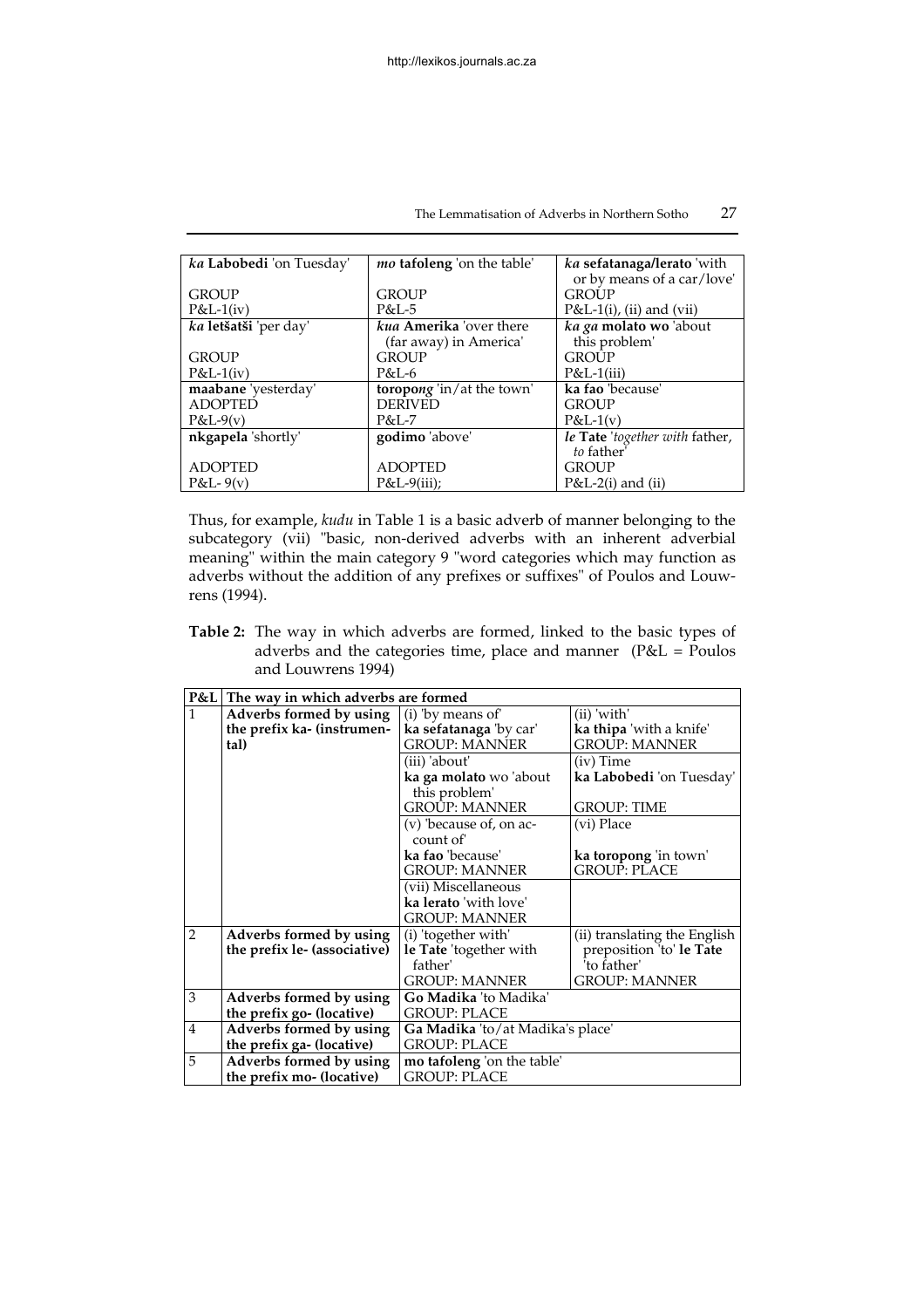| 6 | Adverbs formed by using    | kua Amerika 'over there (far away) in America'         |                                  |  |  |  |
|---|----------------------------|--------------------------------------------------------|----------------------------------|--|--|--|
|   | the prefix kua-            | <b>GROUP: PLACE</b>                                    |                                  |  |  |  |
| 7 | Adverbs formed by using    | toropong 'in/at town'                                  |                                  |  |  |  |
|   | the suffix -ng (locative)  | <b>DERIVED: PLACE</b>                                  |                                  |  |  |  |
| 8 | Adverbs formed by using    | gagolo 'mainly'                                        |                                  |  |  |  |
|   | the prefix ga- (adverbial) | DERIVED: MANNER                                        |                                  |  |  |  |
| 9 | Word categories which      | (i) Place names                                        | (ii) Other nouns indica-         |  |  |  |
|   | may function as adverbs    |                                                        | tive of place                    |  |  |  |
|   | — (without the addition    | Tshwane 'Pretoria'                                     | mošate 'to/at/from the           |  |  |  |
|   | of any prefixes or suf-    |                                                        | chief's place'                   |  |  |  |
|   | fixes)                     | ADOPTED: PLACE                                         | <b>ADOPTED: PLACE</b>            |  |  |  |
|   |                            | (iii) Nouns of classes 16-                             | (iv) Demonstratives of           |  |  |  |
|   |                            | 18                                                     | classes 16-18                    |  |  |  |
|   |                            | godimo 'above'                                         | mo 'here'                        |  |  |  |
|   |                            | <b>ADOPTED: PLACE</b>                                  | ADOPTED:PLACE                    |  |  |  |
|   |                            | $(v)$ Time<br>(vi) Certain possessive                  |                                  |  |  |  |
|   |                            |                                                        | forms                            |  |  |  |
|   |                            | Bošego 'at night'                                      | <b>la mathomo</b> 'for the first |  |  |  |
|   |                            |                                                        | time'                            |  |  |  |
|   |                            | <b>ADOPTED: TIME</b><br><b>GROUP: TIME</b>             |                                  |  |  |  |
|   |                            | (viii) Either conjunctions<br>(vii) Inherent adverbial |                                  |  |  |  |
|   |                            | or adverbs<br>meaning                                  |                                  |  |  |  |
|   |                            | kudu 'very much'                                       | fela adverb 'merely'             |  |  |  |
|   |                            | <b>BASIC: MANNER</b>                                   | <b>BASIC: MANNER</b>             |  |  |  |

Given the presentations of the different linguists of adverbs in Northern Sotho, as well as Tables 1 and 2, it is for the lexicographer to decide on the best angle of approach for lemmatisation of these adverbs. He/she can decide to approach the lemmatisation of adverbs departing from the way in which they are formed, or from the basic types of adverbs or even in terms of their function. Whatever the preferred angle might be, sound decisions regarding lemmatisation, treatment in the microstucture, utilization of the mediostructure, and treatment in the user's guide and back matter have to be taken. In this article, lemmatisation will be attempted on the basic types of adverbs.

# **Lemmatising basic adverbs**

Basic adverbs, in terms of Van Wyk et al. (1992), Louwrens (1991), Ziervogel and Mokgokong (1975), Lombard (1985), as well as Poulos and Louwrens' (1994) Categories 9(vii) and 9(viii), are less problematic. Only a limited number of basic adverbs exist in Northern Sotho and since they are all frequently used, they should all be lemmatised. Consider all the basic adverbs listed by Van Wyk et al. (1992: 118), Louwrens (1991: 26), Ziervogel and Mokgokong (1975: 114), Poulos and Louwrens (1994) and Lombard (1985: 166) and their respective frequency counts in the 6.1 million-word Pretoria Sepedi Corpus, henceforth simply referred to as "the corpus".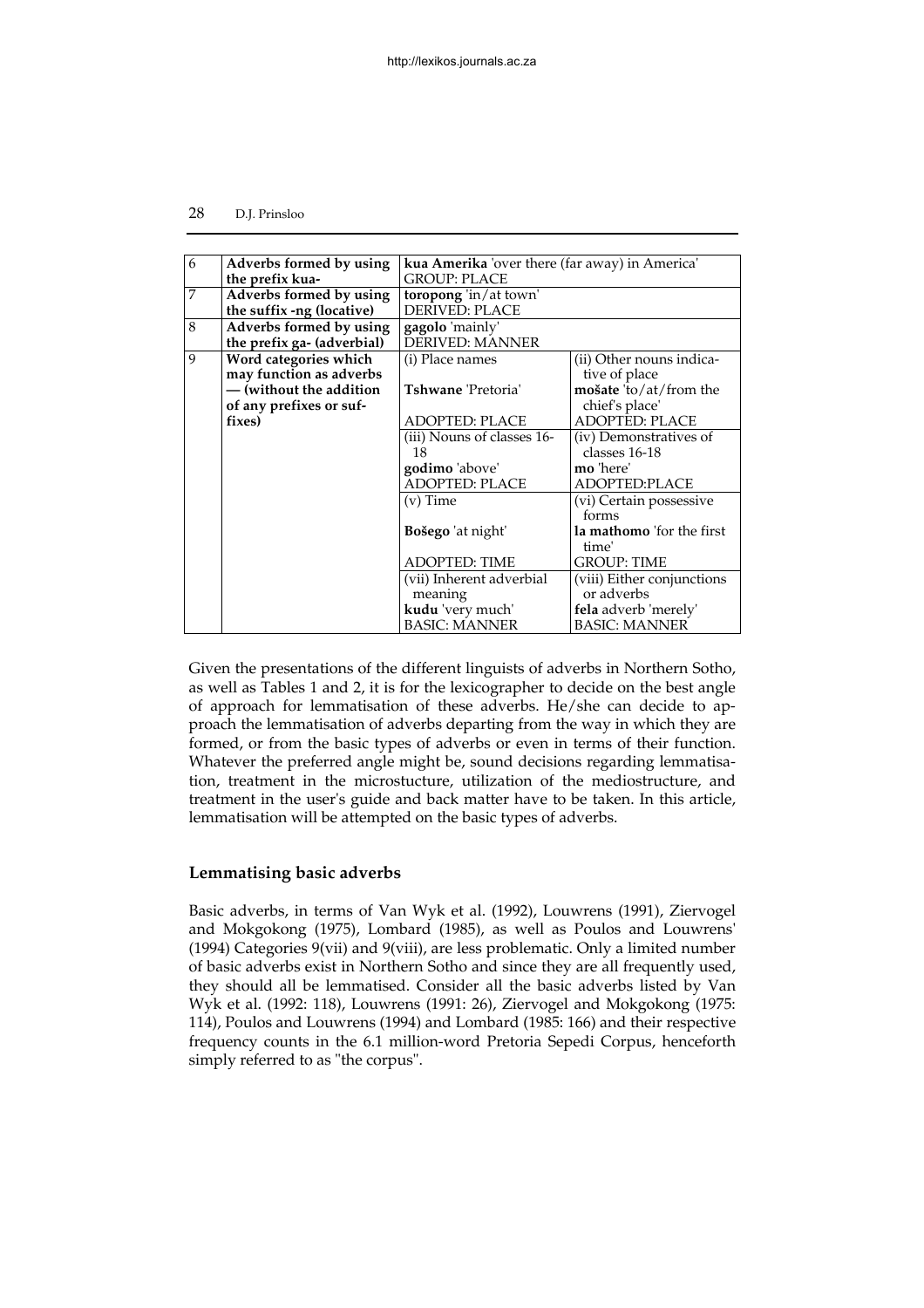**Table 3:** Overall frequencies of *basic adverbs* in the corpus

| Word | Frea. | Word  | Freq. $  $ | Word                | Frea. 11        | Word        | Frea.  | Word  | Frea. |
|------|-------|-------|------------|---------------------|-----------------|-------------|--------|-------|-------|
| kudu | 4.996 | ntshe |            | 2.566   kudukudu    | 285 <b>fela</b> |             | 17.337 | biale | 9,397 |
| ruri | 3,582 | bialo |            | $15,468$   ruriruri |                 | $206$ neng? | 1,794  | kae?  | 5.222 |

In addition to information on frequency, corpus lines and information on collocates obtained from the corpus can be very useful to the lexicographer. Compare for example information on the most frequent collocates of *ruri* in Table 4.

**Table 4:** Collocates of *ruri* 'really'

|           | L3 | L2  | L1  |      | R1 | R <sub>2</sub> | R <sub>3</sub> |
|-----------|----|-----|-----|------|----|----------------|----------------|
| sa        |    |     | 357 | ruri |    |                |                |
| -e        |    | 376 |     | ruri |    |                |                |
| <b>le</b> |    | 139 | 330 | ruri |    |                |                |

From this extract from the collocates table for *ruri* it is clear that the possessive concord, classes 7/8, *sa* occurs very frequently one position to the left (L1) of *ruri*, thus 357 occurrences of *sa ruri*. Likewise, the copulative stem *-le*, and in fact the entire copulative verb *e le*, are indicated as frequent collocates of *ruri* in the positions L1 and L2 respectively. *Sa ruri* and *e le ruri* are therefore prime candidates for inclusion in the microstructural treatment of *ruri*. Let there furthermore be no doubt that the corpus is a most valuable source for, among others, sense distinction, typical examples, collocations, decisions on inclusion in or omission from the dictionary. Compare De Schryver and Prinsloo (2000, 2000a and 2000b) for an exhaustive overview of corpus compilation and corpus utilization on macro- and microstructural levels.

## **Lemmatising derived adverbs**

Since the number of derived adverbs is unlimited or open ended, it is not possible to lemmatise all forms separately. From a lexicographic angle, a number of issues are at stake here. Firstly, there is a need for selection in the case of such paradigms. Secondly, the lexicographer has to take decisions in terms of paradigm completion. Thirdly, the lexicographer has to consider certain affixes and particles/prepositions for inclusion in the macrostructure, i.e. as lemmas in their own right. The following analysis is a typical example of how such instances should be approached.

Consider firstly the open-ended paradigm *gatee* 'once', *gabedi* 'twice', … *galesome* 'ten times', … *galekgolo* 'hundred times', … *gadiketekete* 'thousands of times' … . The lexicographer in his/her role as mediator has to take certain decisions, e.g. in respect of inclusion into or omission from the dictionary, after having studied corpus data and available dictionaries.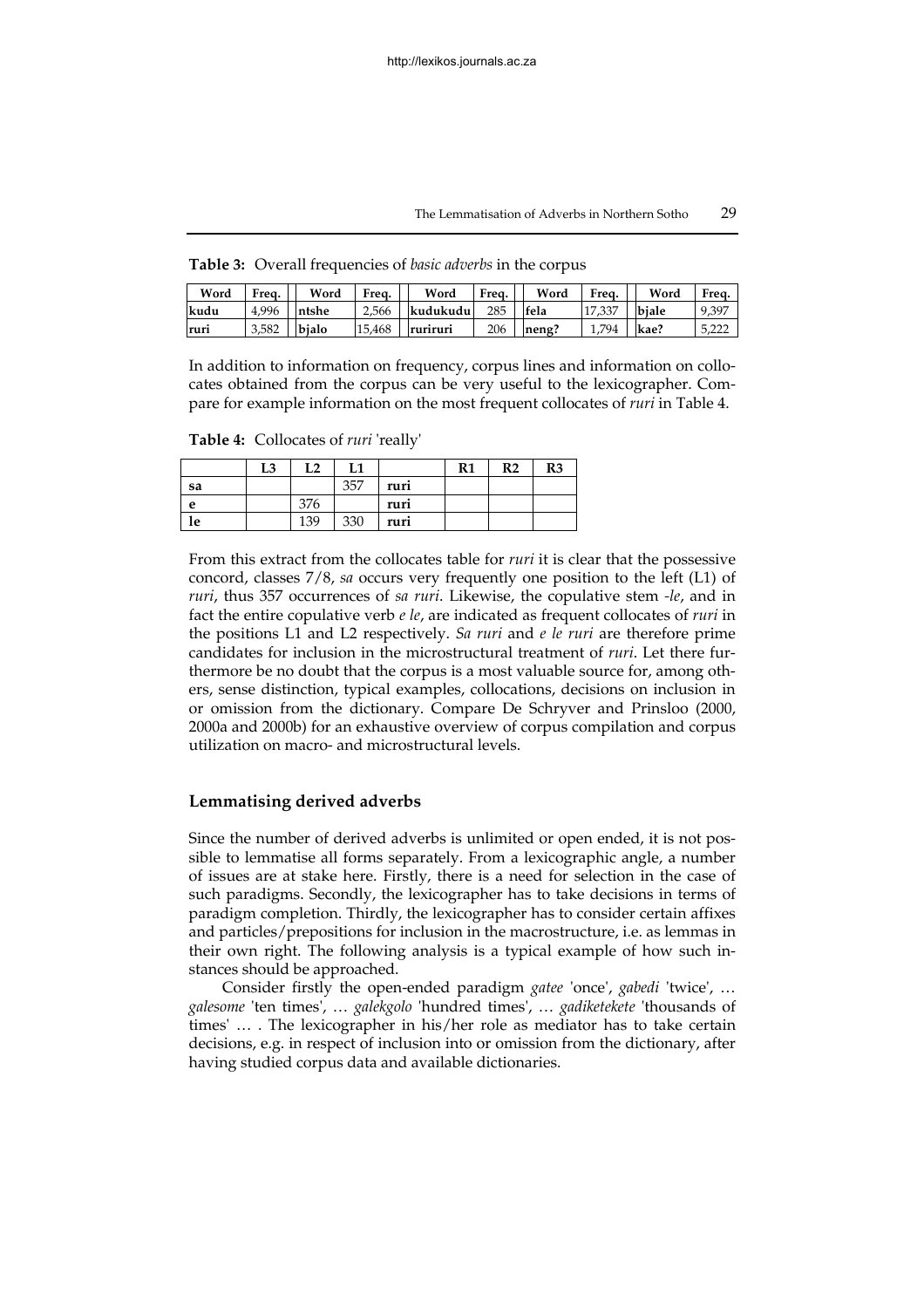|                |                    | Freq.          |        |        |        | NEnSeD GrNSoW Pukuntšu Pukuntšu | Sediba | <b>SeDiPro</b> |
|----------------|--------------------|----------------|--------|--------|--------|---------------------------------|--------|----------------|
|                |                    |                | (1950) | (1975) | (1983) | (1989)                          | (1992) | (2000)         |
| gatee          | once               | 799            | ves    | ves    | ves    | ves                             | ves    | ves            |
| gabedi         | twice              | 438            | ves    | ves    | ves    | ves                             | no     | ves            |
| gararo         | three times        | 224            | yes    | ves    | ves    | ves                             | ves    | ves            |
| gane           | four times         | 7              | ves    | no     | ves    | ves                             | no     | ves            |
| gahlano        | five times         | 7              | ves    | ves    | ves    | ves                             | no     | ves            |
| gaselela       | six times          | 3              | no     | no     | yes    | ves                             | no     | yes            |
| gašupa         | seven times        | $7(40)^6$      | ves    | no     | ves    | ves                             | no     | ves            |
| gaseswai       | eight times        | 4              | no     | no     | ves    | ves                             | no     | ves            |
| gasenyane      | nine times         | 1              | no     | no     | no     | no                              | no     | ves            |
| galesome       | ten times          | 13             | no     | ves    | no     | no                              | no     | ves            |
| gamasome       | tens of times      | 8              | no     | no     | no     | no                              | no     | no             |
| gamasomesome   | multiple/several   | 5              | no     | no     | no     | no                              | no     | no             |
|                | tens of times      |                |        |        |        |                                 |        |                |
| galekgolo      | a hundred times    | 7              | no     | no     | ves    | ves                             | no     | ves            |
| gamakgolo      | hundreds of times  | 1              | no     | no     | no     | no                              | no     | no             |
| gamakgolokgolo | multiple/several   | 15             | no     | no     | no     | no                              | no     | no             |
|                | hundreds of times  |                |        |        |        |                                 |        |                |
| gasekete       | a thousand times   | $\overline{4}$ | no     | no     | no     | no                              | no     | no             |
| gadiketekete   | multiple/several   | 1              | no     | no     | no     | no                              | no     | no             |
|                | thousands of times |                |        |        |        |                                 |        |                |
| gadimilione    | millions of times  | $\mathbf{0}$   | no     | no     | no     | no                              | no     | no             |

**Table 5:** Overall frequencies of the numeral paradigm *gatee*, *gabedi,* … *gadimilione* in the corpus

**Figure 1:** Overall frequencies of the numeral paradigm *gatee*, *gabedi,* … *gadimilione* in the corpus



The frequency counts reveal a rather interesting pattern. From Table 5 and Figure 1 it is clear that, from a frequency angle, *once*, *twice* and *three times* are much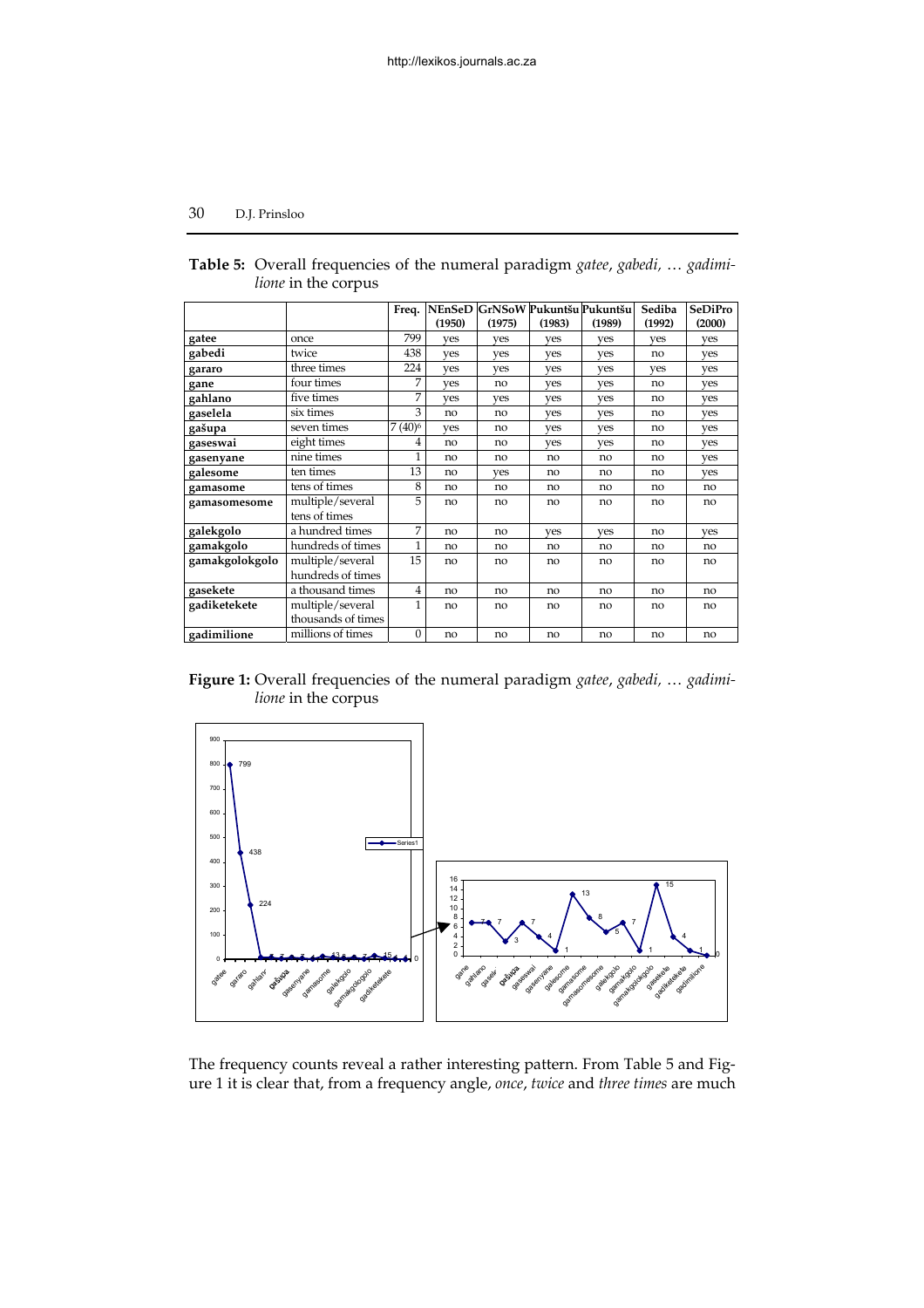more frequently used than *four times* up to *nine times* with relative frequency for "rounded off" numerals such as *ten times* and *hundreds of times*. Treatment in existing dictionaries indicates that the compilers did fairly well on intuition but did miss out on frequently used items such as especially Sediba (Lombard et al. 1992) for *twice*, *four times* and *five times*, and NEnSeD (Kriel 1950), Pukuntšu (Kriel 1983), Pukuntšu (Kriel and Van Wyk 1989) as well as Sediba for *ten times*.

As far as the principle completing-a-paradigm is concerned, two strategies are suggested. Firstly, the lexicographer could complete the 1-to-10 paradigm by also entering *four times* up to *ten times* as separate lemmas, although in terms of frequency counts, this cannot wholly be justified. Secondly, the rest of the open-ended paradigm could be addressed by lemmatising the outstanding "beacons" such as *ten times*, *hundreds of times*, *thousands of times*, etc. Guidance in respect of the paradigm as a whole could be done by appropriate cross-referencing to the back matter. The back matter section would then explain the normal (rather complicated) numerical system of Northern Sotho for expressing numbers from say 1 to 10 and 11 up to 10 000 000 and/or contain references to grammar books where this system is described. Thirdly, the prefix *ga-* (used to derive these adverbs) should be entered as a separate lemma, cf. (1). Compare Gouws (1989: 84) for the importance of lemmatising elements bigger than words and also elements smaller than words.

(1) **ga-** *adv prefix* **gatee** 'once' < **tee** 'one' *Ba mmethile gatee fela They hit him only once*. **gabotse** 'well' < **botse** 'lovely' *Sepela gabotse! Go well!* **gantši** < **-ntši; gammogo** < **-mmogo; gagolo** < **-golo; gabedi** < **-bedi** ► BM 2.8 7

This suggested entry not only caters for the numerical paradigm but also covers the other most frequent typical adverbs formed by means of this derivation strategy, cf. Poulos and Louwrens' Category 8, either as a treated sublemma in the case of *gabotse* or as untreated sublemmas such as *gantši*, *gammogo* and *gagolo*. This brings us to another open-ended paradigm, namely *all adverbs* derived by means of the adverbial prefix *ga*- (of which the numerals just discussed, are only a subsection). Once again the lexicographer has to find a strategy for inclusion or omission. Consider the most frequently used adverbs in this broader category.

|              |       |        |        | NEnSeD Pukuntšu Pukuntšu | Sediba | <b>SeDiPro</b> |                                 |
|--------------|-------|--------|--------|--------------------------|--------|----------------|---------------------------------|
|              |       | (1950) | (1983) | (1989)                   | (1992) | (2000)         |                                 |
| gabotse      | 4.905 | ves    | ves    | ves                      | ves    | ves            | nicely, well, carefully         |
| gantši       | 1,265 | ves    | ves    | ves                      | ves    | ves            | often, frequently               |
| gammogo      | 1,229 | ves    | ves    | ves                      | ves    | ves            | together (with), simultaneously |
| gagolo       | 804   | ves    | ves    | ves                      | no     | ves            | greatly; especially; mostly     |
| gatee        | 799   | ves    | ves    | yes                      | ves    | ves            | once                            |
| gannyane     | 466   | no     | ves    | yes                      | ves    | ves            | little, sparingly               |
| gabedi       | 438   | ves    | ves    | ves                      | no     | ves            | twice                           |
| gabotsebotse | 315   | no     | ves    | no                       | no     | ves            | very well, clearly              |

**Table 6:** The most frequently used adverbs derived by means of the prefix *ga-*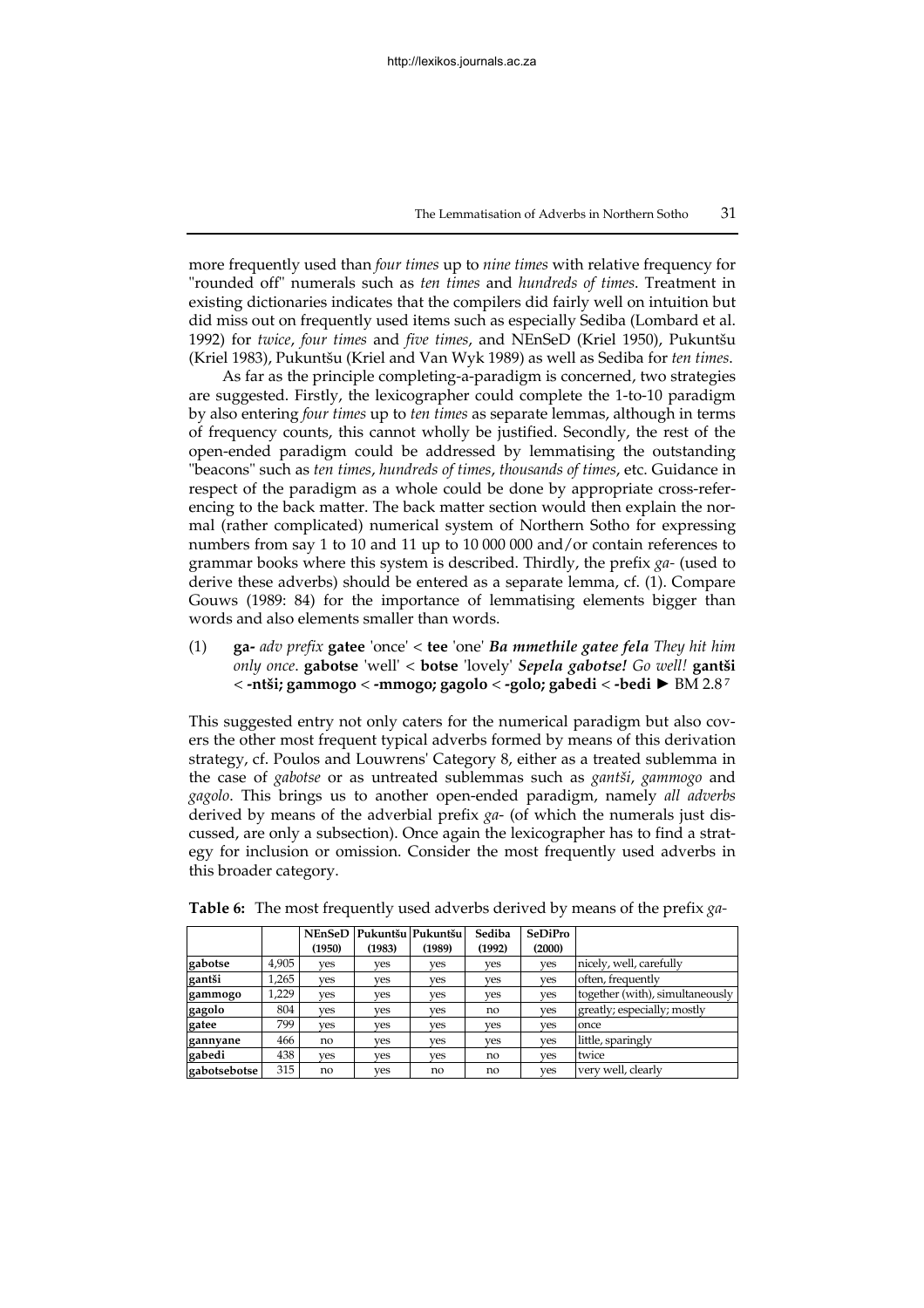| 32 | D.J. Prinsloo |
|----|---------------|
|----|---------------|

| gararo     | 224.             | ves | ves | ves | ves | ves | three times, thrice     |
|------------|------------------|-----|-----|-----|-----|-----|-------------------------|
| gabonolo   | 235              | no  | ves | ves | no  | ves | easily, with ease       |
| gampe      | 112 <sub>1</sub> | ves | ves | ves | no  | ves | badly                   |
| gabohloko  | 71               | ves | ves | ves | no  | ves | painfully               |
| gabotsana  | 67               | no  | ves | no  | no  | no  | somewhat beautiful/nice |
| gagologolo | 51               | no  | ves | no  | ves | ves | especially, chiefly     |

From this table it is clear that NEnSeD (Kriel 1950) missed out on very frequently used adverbs such as *gannyane*, *gabotsebotse*, *gabonolo*, Sediba (Lombard et al. 1992) on *gagolo*, etc. The high frequency counts for *gabotsebotse* and *gabotsana* furthermore urge the lexicographer to venture beyond the boundaries of the "basic word", viz. those consisting of a prefix and a stem, and also to consider forms with *reduplicated* stems and *diminutive* forms for lemmatising and not merely the basic forms ga + stem.

The next step is to look into *all other* derived adverbs especially Poulos and Louwrens' Categories 1-7 and 9(vi).

Here, each of the particles *ka*, *le*, *go*, *ga*, *mo* and *kua* as well as the suffix *-ng* should be lemmatised with *elaborate* attention in the microstructure of each article to its function as initiator of adverbial groups. For example, one should attempt to cover all of the P&L categories 1(i) to 1(vii) in the treatment of the lemma *ka*. The lexicographer should, preferable in the user's guide, take a clear stand on the use of the terms *preposition* versus *prefix* versus *particle*, and should not burden the user with grammatical labels such as *prep.*/*pref.*/*part.*, cf. (2).

(2) **ka** part. [intr. adv. phrases], **o sepela ka sefatanaga** she goes by car; **ka Labobedi** on Tuesday; **ka toropong** in town. ► BM 1.1-1.3

As in the case of the prefix *ga-* above, the lexicographer should not hesitate to lemmatise the locative suffix *-ng* as an article in its own right.

Poulos and Louwrens' Categories 1(iii), 1(v) and 9(vi) also require special attention. Here the lexicographer should be prepared to lemmatise multiword lemmas such as *ka ga*, *la mathomo*, 'beginning' *la bobedi* 'for the second time' and even, not mentioned by Poulos and Louwrens, *ka mo*, *ka kua*, etc. Furthermore, in the case of *la bobedi* for example, appropriate cross-references should be given to *Labobedi* 'Tuesday' and *bobedi* 'second'. Consider their frequencies in the corpus:

**Table 7:** Frequencies of multiword adverbs that are candidates for lemmatisation

| Lemma candidate | Frea. | Lemma candidate | Frea. | Lemma candidate | <b>Freq</b> |
|-----------------|-------|-----------------|-------|-----------------|-------------|
| ka ga           | 3.709 | la bobedi       | 274   | ka kua          | 851         |
| la mathomo      | 487   | ka mo           | 4.795 |                 |             |

- (3) **la bobedi** *adv*. for the second time, secondly; ► **Labobedi, bobedi**
- (4) **la mathomo** *adv.* for the first time, firstly; ► **mathomo**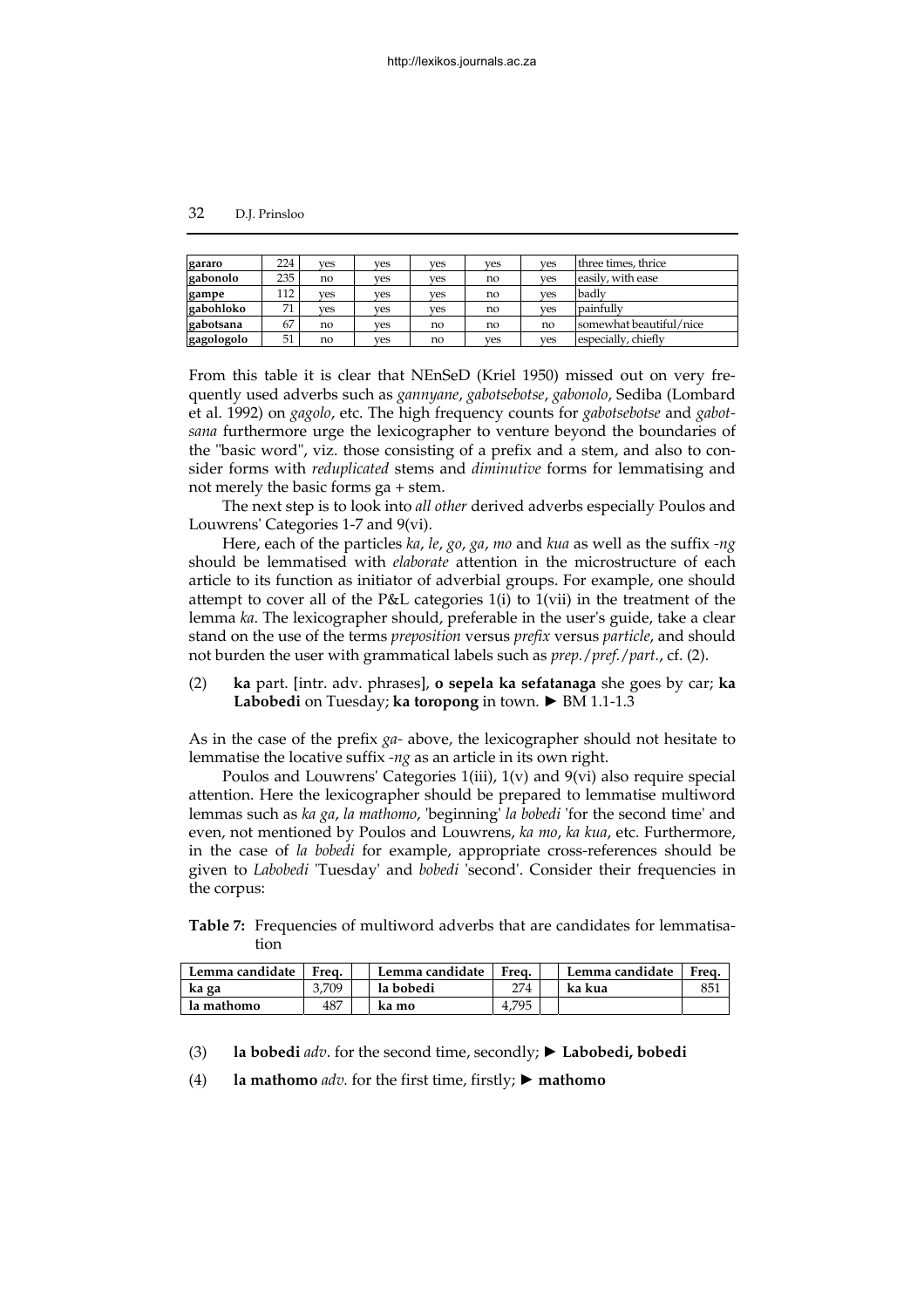It should be reiterated that the lexicographer should also and always use the corpus as an invaluable aid to the lexicographic treatment of all types of adverbs of which the study of concordance lines like those in Table 8 generated for the adverb *galesome* 'ten times', is a typical example.

**Table 8:** Concordance lines for *galesome* 'ten times'

| Tataweno yena o mphorile, a fetoša moputso wa kagalesome fela, Modimo o mo thibetše go ntira bošul      |  |
|---------------------------------------------------------------------------------------------------------|--|
| apa le gorogile maabane. Malome o bethile Lesibana galesome. Naa mošomo wa mantšu ao a ngwadilwe        |  |
| ditaba tšeo ke tša Chabalala. O ile a ingwaya hlogogalesome, a hloka karabo, fela a tlelwa ke kgopolo y |  |
| kilwe maabane. BoMakotlo ba tlile. Ke tlo go lebalelagalesomefela. Modimo o tlo go lebalela gamasome a  |  |

Such concordance lines are the ideal point of departure for microstructural treatment (cf. De Schryver and Prinsloo (2000b) for a detailed discussion).

## **Lemmatising adopted adverbs**

In the case of *adopted* adverbs, the lexicographer is once again confronted by limited or even open-ended *paradigms* but also with difficult decisions regarding the functions as adverbs versus nouns, especially in terms of part-of-speech indication. Firstly a number of paradigms, this time mostly on a semantic level, have to be dealt with such as *lehono : maabane : maloba*, 'today : yesterday : the day before yesterday', *fase : godimo : morago* 'below : above : behind', *leboa* : *borwa* : *bohlabela* : *bodikela* 'north : south : east : west', etc. Frequency of use and the obligation to complete such semantic paradigms should be the norm.

Lemmatising nouns that are often or even exclusively used as adverbs, *twice*, once with POS-label *adverb* and again with POS-label *noun*, will be totally redundant. In the microstructural treatment, lexicographers often opt for indicating the POS in such cases as *noun* with no reference to a possible adverbial function. Neglecting the POS *adverb* in this way can however only be tolerated up to a point where the labelling of adverbs as nouns becomes artificial and questionable, especially in those cases where nouns are exclusively used as adverbs. The question here is whether the part of speech of nouns that are exclusively used as adverbs should be indicated as *noun*, *adverb* or *both*. What should definitely be avoided is a situation where the same adverb is labelled differently in different dictionaries, or even in different editions of the same dictionary, or where clearly "related" adverbs (i.e. belonging to the same paradigm), are labelled differently in the same dictionary. Consider the treatment of the three words listed by Lombard (1985: 167) as *adverbs that developed from class 6 nouns*, i.e. *maabane*, *maloba* and *mantšiboa*, as a case in point.

(5) (a) *Pukuntšu* (1989)

 **maabane**, byw. … gister; *ka maabane*, in die aand … (b) *New English–Sesotho Dictionary* (1950)

 **maabane**, adv., yesterday …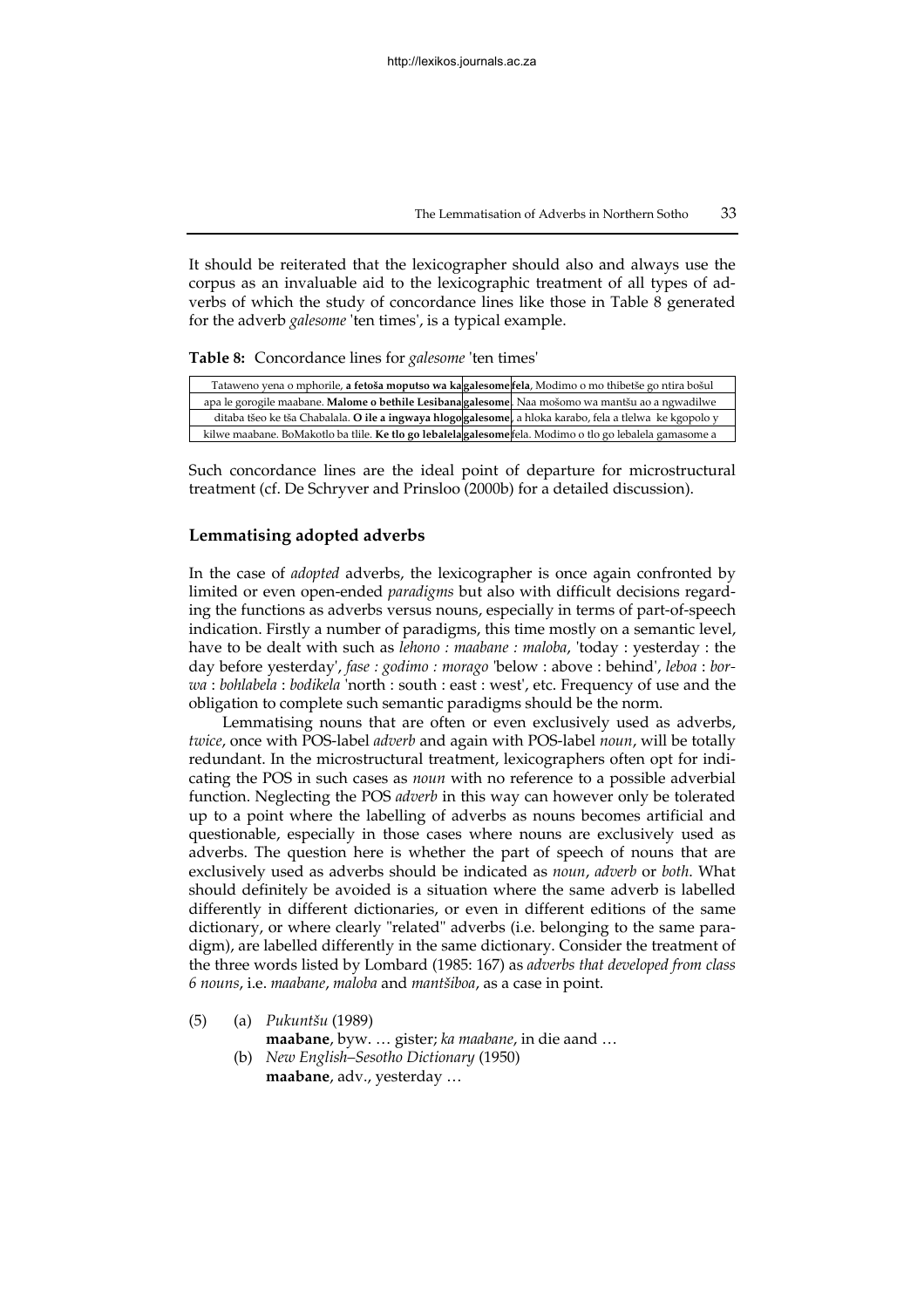| (6) |     | (a) Pukuntšu $(1989)$                                          |
|-----|-----|----------------------------------------------------------------|
|     |     | malôba, snw. kl 6,  eergister, die ander dag                   |
|     | (b) | New English–Sesotho Dictionary (1950)                          |
|     |     | malôba, adv., the day before yesterday                         |
| (7) |     | (a) Pukuntšu (1989)                                            |
|     |     | mantšiboa, snw./byw.  aand, in die aand, teen sononder, saans. |
|     | (b) | New English-Sesotho Dictionary (1950)                          |

 **mantšiboa**, n., evening, in the evening, … (c) *New English–Northern Sotho Dictionary* (1967)  **mantšiboa**, adv., n., evening, in the evening, …

All these dictionaries offer a single entry for each of these words. In (5) both dictionaries label *maabane* as an adverb, in (6)(a) *maloba* is labelled as a noun with no separate entry or reference whatsoever to *adverb* but in (6)(b) as an adverb. In (7)(a) a single entry is given for *mantšiboa* but with *dual* labelling of its function. In  $(7)(b)$ , in contrast to  $(5)(b)$  and  $(6)(b)$ , the lemma is now labelled as a *noun* but in a later edition of the same dictionary, i.e. (7)(c), also labelled as an adverb.

Different options can be considered here. The lexicographer could simply ignore the overwhelming or even exclusive function of such nouns as adverbs and consistently label them as nouns (coupled with an explanation in the user's guide and/or back matter of the dictionary) as in (6)(a) and (7)(b). Alternatively, the lexicographer could decide to label the POS in cases where nouns are exclusively used as adverbs, as in  $(5)$  and  $(6)(b)$  or even in addition to the label *noun*, as in (7)(c). A third possibility, which would represent a sound application of the metalanguage could be to order the POS-labels according to the dominant function, i.e. *n*./*adv.* if the nominal function is more frequent or *adv*./*n.* if the word is more frequently used as an adverb. This has to be clearly explained in the front matter of the dictionary. The dominant function can be determined on the basis of frequency counts in the corpus.

## **Electronic dictionaries**

Generally speaking, many more options are available to the lexicographer in electronic dictionaries and fewer restrictions exist in terms of access, available space, mediostructure, etc. See Prinsloo (2001) and De Schryver (2003) for detailed discussions of electronic dictionaries. For example, pop-up screens alone can instantly provide the user with a wealth of information on various aspects of adverbs. This could for instance be done as shown in (8) by simply momentarily resting the cursor on the label *adverb*. Note that all this information, brought together in an instant, also narrows the gap between dictionary and grammar, which is generally believed to be "unbridgeable" (cf. Geeraerts 2000: 77).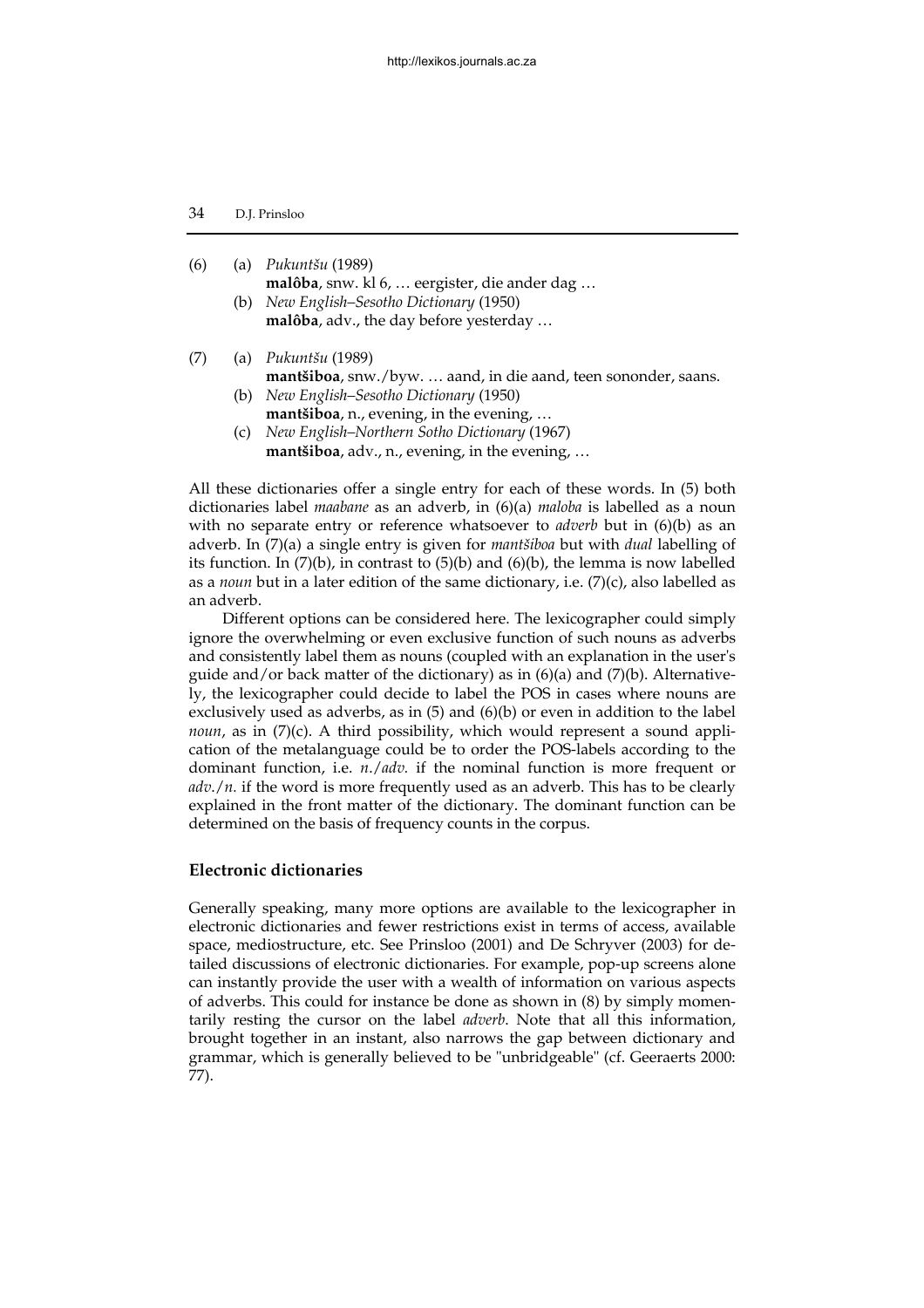(8) **ga-** *adv prefix* **gatee** 'once' **< tee** 'one' **Time Place** Manner **bošego** 'at night' ADOPTED **ka toropong** 'in town' **GROUP kudu** 'very much' BASIC **neng?** 'when?' BASIC **Go Madika** 'to Madika' **GROUP gagolo** 'mainly' DERIVED **lehono** 'today' ADOPTED **Ga Madika** 'to/at Madika's place' **GROUP ruri** 'really' BASIC **ka Labobedi** 'on Tuesday' **GROUP mo tafoleng** 'on the table' **GROUP ka sefatanaga/lerato** 'with, by means of a car/love' GROUP **ka letšatši** 'per day' GROUP **kua Amerika** 'over there (far away) in America' **GROUP ka ga molato wo** 'about this problem' GROUP **maabane** 'yesterday' ADOPTED **toropong** 'in/at town' DERIVED **ka fao** 'because' **GROUP nkgapela** 'shortly' ADOPTED **godimo** 'above' ADOPTED **le Tate** 'together with father, to father' GROUP *Basic adverbs* refer to words such as *ruri* 'really', *kudu* 'much, a lot', *bjale* 'now', *bjalo* 'like that', *kae?* 'where?', and *neng?* 'when?'. *Derived adverbs* are derivations by means of the prefix *ga-*, e.g. *gabotse* 'well', *gatee* 'once', *gabohloko* 'painful', *gašoro* 'cruelly', etc. *Adopted adverbs* are words, such as nouns, which are overwhelmingly or even exclusively used as adverbs such as *maabane* 'yesterday', *bošego* 'at night', *godimo* 'above', *Tshwane* 'Pretoria', etc.

## **Conclusion**

Compiling user-friendly dictionaries of a high lexicographic standard for African languages poses a great challenge to prospective lexicographers. They often are the mediators between complicated grammatical structures and the decoding and encoding needs of their target users. Adverbs should not be lemmatised haphazardly as they cross the compiler's way. They should be carefully researched and lemmatised in a structured way. Lexicographers should be aware of the fact that different subcategories of the same phenomenon might require different lexicographic treatments as in the case of basic adverbs versus derived adverbs versus adopted adverbs. This is even true for subcategories within a given category such as the various approaches required for different categories of adverbs derived by *ga-*. On the macrostructural level, candidates for inclusion (or omission) should carefully be considered, preferably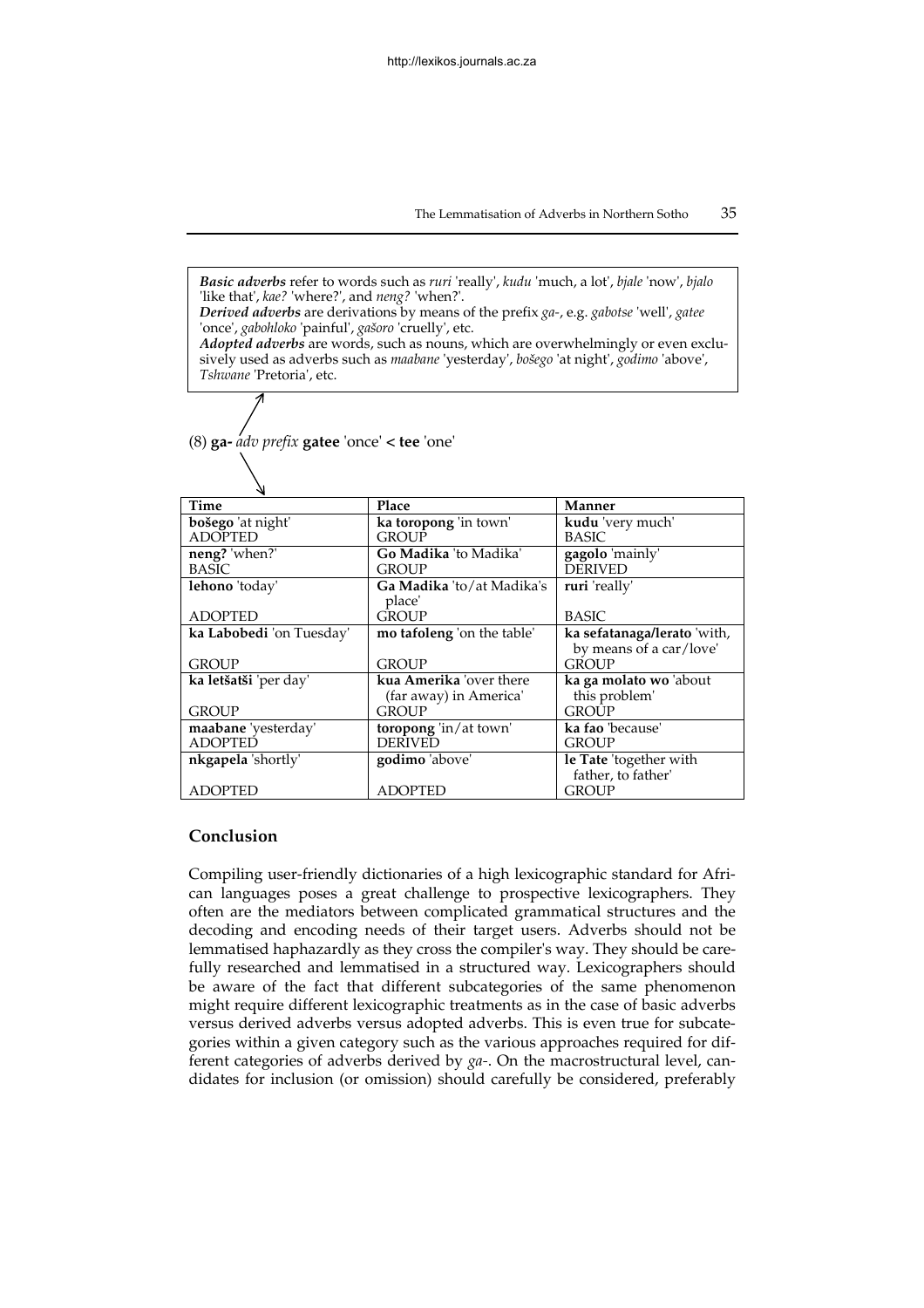based on corpus data. On the microstructural level, data should be presented in such a way that the needs of both encoding and decoding users are met and the medio-structure should be maximally utilized. The ultimate aim should be to ensure an unimpeded information retrieval process in respect of

- easy access to the lemma,
- successful information retrieval in the microstructure,
- added value obtained in following up on cross-references,
- useful guidance from the user's guide in the front matter,
- a comprehensive overview of adverbs in the back matter, and
- appropriate references to external sources such as grammar books.

# **Notes**

- 1. An estimated 80% of freelance lexicographers and lexicographers employed by the National Lexicography Units in South Africa have little or very limited lexicographic experience.
- 2. Na beraming het 80% van alle vryskut leksikograwe en leksikograwe in diens van die Nasionale Leksikografie eenhede min of beperkte ervaring van leksikografie.
- 3. "Word boundaries" should here be interpreted as for orthographic words.
- 4. The term "adopted adverb" is used in terms of Van Wyk et al. (1992) in this article and should not be interpreted in the more general sense of *adopted* 'borrowed from another language'.
- 5. Note that the status of ideophones as adverbs is not recognized in these classifications and requires further research. Compare also Poulos and Louwrens (1994: 351).
- 6. If Christian religious data in the corpus are taken into account.
- 7. The symbol ► is a reference marker referring the user to the reference address which in this case is Section 2.8 in the back matter (BM).

# **References**

- **De Schryver, G.-M.** 2003. Lexicographers' Dreams in the Electronic-Dictionary Age. *International Journal of Lexicography* 16(2): 143-199.
- **De Schryver, G.-M. and B. Lepota.** 2001. The Lexicographic Treatment of Days in Sepedi, or When Mother-Tongue Intuition Fails. *Lexikos* 11: 1-37.
- **De Schryver, G.-M. and D.J. Prinsloo.** 2000. The Compilation of Electronic Corpora, with Special Reference to the African Languages. *Southern African Linguistics and Applied Language Studies* 18(1-4): 89-106.
- **De Schryver, G.-M. and D.J. Prinsloo.** 2000a. Electronic Corpora as a Basis for the Compilation of African-language Dictionaries, Part 1: The Macrostructure. *South African Journal of African Languages* 20(4): 290-309.